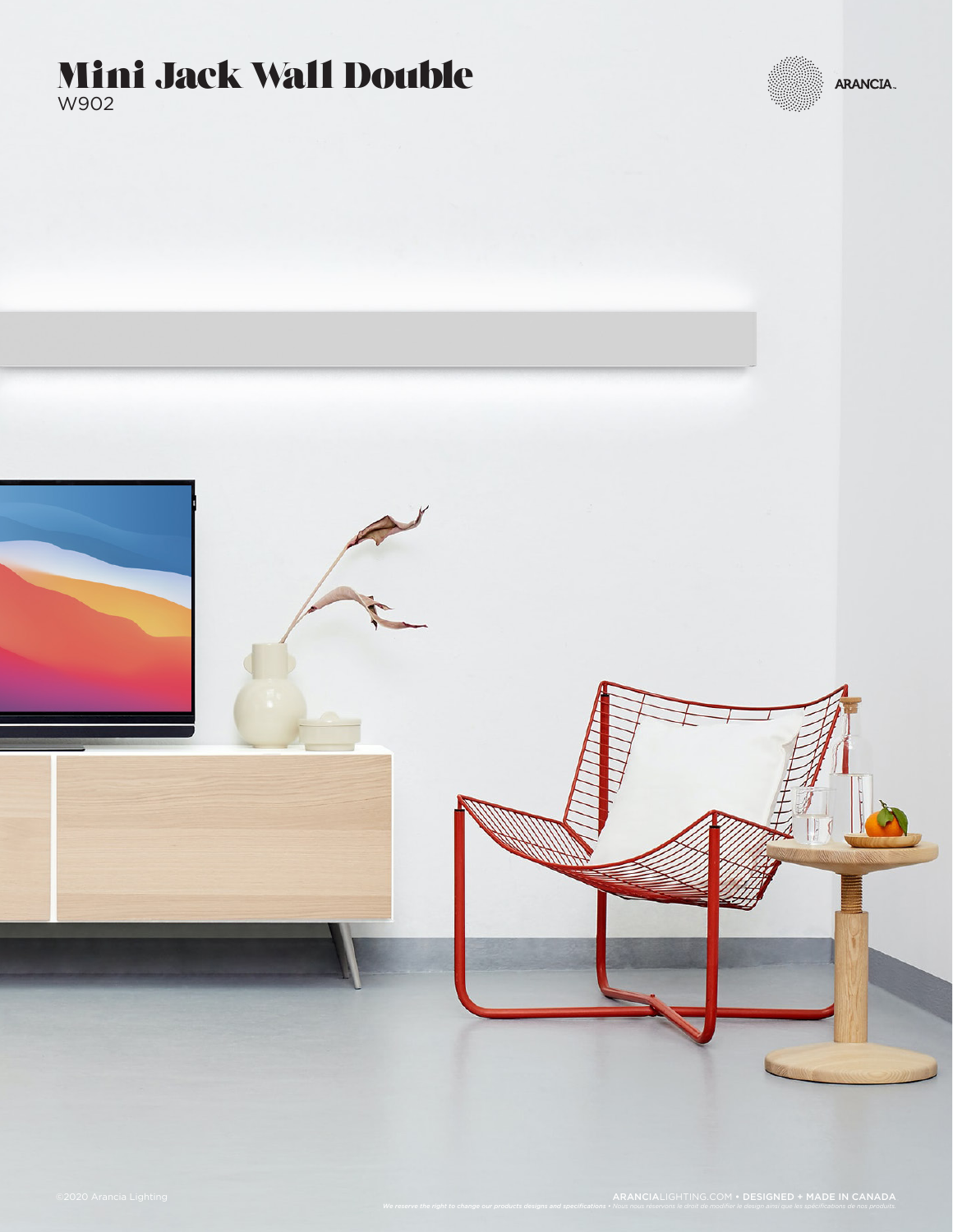# Mini Jack Wall Double **PRODUCT CODE • CODE DE PRODUIT**



Extruded aluminum linear lighting system that can be specified in a variety of lengths in direct and indirect lighting. The frosted acrylic lens provides a diffused glow Simplified wall installation with slim machined aluminum and steel hardware.

Système d'éclairage linéaire fait d'aluminium extrudé et disponible en plusieurs longueurs, en version directe et indirecte. La lentille en acrylique givré diffuse la lumière uniformément. Installation murale simplifiée grâce à la quincaillerie usinée en aluminium et acier.



SHARED DIMENSIONS, SEE PRODUCT GUIDES FOR MORE INFO  $\cdot$ DIMENSIONS COMMUNES, POUR PLUS D'INFO VOIR GUIDES PRODUIT.

#### LENS OPTION • OPTION DE LENTILLE





| MODEL · MODEL F                                                |                                                                                                                                                                                                                                                                                                                                                                                                                                                                                  | W902 |  |  |  |  |
|----------------------------------------------------------------|----------------------------------------------------------------------------------------------------------------------------------------------------------------------------------------------------------------------------------------------------------------------------------------------------------------------------------------------------------------------------------------------------------------------------------------------------------------------------------|------|--|--|--|--|
|                                                                | NOMINAL LUMINAIRE LENGTH 1 . LONGUEUR NOMINALE DU LUMINAIRE1                                                                                                                                                                                                                                                                                                                                                                                                                     |      |  |  |  |  |
| $-02$<br>$-03$<br>-04<br>$-05$<br>-06<br>-07<br>-08<br>$-XX^2$ | 24" • 610 mm<br>36" • 914mm<br>48" • 1220 mm<br>$60"$ • 1524 mm<br>72" • 1828 mm<br>84" · 2133 mm<br>96" • 2438 mm<br><b>CUSTOM DIMENSION LENGTH <sup>2</sup> .</b> LONGUEUR D'APPAREIL SUR MESURE <sup>2</sup><br>'REFER TO STANDALONE UNIT GUIDE . 'VOIR GUIDE DES APPAREILS INDIVIDUELS<br><sup>2</sup> REFER TO CUSTOM DIMENSION LENGTH GUIDE . <sup>2</sup> VOIR GUIDE DE LONGUEUR D'APPAREIL SUR<br>MESURE                                                                 |      |  |  |  |  |
|                                                                | <b>LENS OPTION • OPTION DE LENTILLE</b>                                                                                                                                                                                                                                                                                                                                                                                                                                          |      |  |  |  |  |
| -R                                                             | REGRESSED, 105° BEAM, OFFERS A LUMEN OUTPUT OF APPROX. 3000Im PER 4FT<br>EN RETRAIT, FAISCEAU DE 105°, RENDU LUMINEUX D'ENVIRON 3000lm POUR 4PI                                                                                                                                                                                                                                                                                                                                  |      |  |  |  |  |
| -C                                                             | CONVEX, 90° BEAM, OFFERS A LUMEN OUTPUT OF APPROX. 4500Im PER 4FT<br>CONVEXE, FAISCEAU DE 90°, RENDU LUMINEUX D'ENVIRON 4500Im POUR 4PI                                                                                                                                                                                                                                                                                                                                          |      |  |  |  |  |
|                                                                | <b>INDIRECT LIGHT SOURCE COLOR<sup>3</sup> • COULEUR SOURCE LUMINEUSE INDIRECTE 3</b>                                                                                                                                                                                                                                                                                                                                                                                            |      |  |  |  |  |
| -NO<br>-LC<br>$-LN$<br>-LW<br>-LI<br>$-LX^3$<br>-LT            | <b>NONE • AUCUNE</b><br>LED • DEL • 4000K 90 CRI<br>$LED \cdot$ DEL $\cdot$ 3500K 90 CRI<br>LED • DEL • 3000K 90 CRI<br>$LED \cdot$ DEL $\cdot$ 2700K 90 CRI<br>LED CUSTOM COLOR • DEL COULEUR SUR MESURE • (2700K / 6000K)<br>LUTRON T-SERIES 2-CHANNEL TUNABLE WHITE • SÉRIE-T DE LUTRON AVEC<br>LUMIÈRE BLANCHE RÉGLABLE À 2-CANNAUX<br><sup>3</sup> CONSULT FACTORY FOR AVAILABILITY, PRICE AND DELAY .<br><sup>3</sup> CONSULTER L'USINE POUR DISPONIBILITÉ, PRIX ET DÉLAIS |      |  |  |  |  |
|                                                                | <b>INDIRECT POWER CLASS • CATÉGORIE DE PUISSANCE INDIRECTE</b>                                                                                                                                                                                                                                                                                                                                                                                                                   |      |  |  |  |  |
| -A<br>-в<br>-C                                                 | 14 W/FT (1000mA) • 14 W/PI (1000mA)<br>$9 W/FT (667mA) \cdot 9 W/PI (667mA)$<br>$5 W/FT (334mA) \cdot 5 W/PI (334mA)$                                                                                                                                                                                                                                                                                                                                                            |      |  |  |  |  |
|                                                                | *SEE TABLE ON THE NEXT PAGE FOR POWER CONSUMPTION AND LUMEN OUTPUT<br>VOIR LA PAGE SUIVANTE POUR LE RENDU DE PUISSANCE ET LUMINEUX                                                                                                                                                                                                                                                                                                                                               |      |  |  |  |  |
|                                                                | DIRECT LIGHT SOURCE COLOR <sup>3</sup> · COULEUR SOURCE LUMINEUSE DIRECTE <sup>3</sup>                                                                                                                                                                                                                                                                                                                                                                                           |      |  |  |  |  |
| -NO<br>-LC<br>-LN<br>-LW<br>-LI<br>$-LX^3$<br>-LT              | <b>NONE • AUCUNE</b><br>$LED \cdot$ DEL $\cdot$ 4000K 90 CRI<br>LED . DEL . 3500K 90 CRI<br>LED • DEL • 3000K 90 CRI<br>LED • DEL • 2700K 90 CRI<br>LED CUSTOM COLOR • DEL COULEUR SUR MESURE • (2700K / 6000K)<br>LUTRON T-SERIES 2-CHANNEL TUNABLE WHITE . SERIE-T DE LUTRON AVEC<br>LUMIÈRE BLANCHE RÉGLABLE À 2-CANNAUX                                                                                                                                                      |      |  |  |  |  |
|                                                                | <b>DIRECT POWER CLASS • CATÉGORIE DE PUISSANCE DIRECTE</b>                                                                                                                                                                                                                                                                                                                                                                                                                       |      |  |  |  |  |
| -A<br>-в<br>-C                                                 | 14 W/FT (1000mA) · 14 W/PI (1000mA)<br>$9 W/FT (667mA) \cdot 9 W/PI (667mA)$<br>$5 W/FT (334mA) \cdot 5 W/PI (334mA)$                                                                                                                                                                                                                                                                                                                                                            |      |  |  |  |  |
|                                                                | # CIRCUIT <sup>4</sup> $\cdot$ # CIRCUIT <sup>4</sup>                                                                                                                                                                                                                                                                                                                                                                                                                            |      |  |  |  |  |
| -1<br>-2<br>$-E4$                                              | 1 CIRCUIT<br><b>2 CIRCUITS</b><br><b>EMERGENCY CIRCUIT<sup>4</sup> · CIRCUIT D'URGENCE<sup>4</sup></b><br>4 SEPARATE CIRCUIT, NOT A BATTERY PACK; CONSULT FACTORY FOR OPTIONS • 4 CIRCUIT SÉPARÉ,<br>PAS UN BLOC-PILES; CONSULTER L'USINE POUR LES OPTIONS                                                                                                                                                                                                                       |      |  |  |  |  |
|                                                                | MAIN VOLTAGE <sup>5</sup> . VOLTAGE DE CIRCUIT <sup>5</sup>                                                                                                                                                                                                                                                                                                                                                                                                                      |      |  |  |  |  |
| - U<br>$-1$<br>-2<br>$-35$                                     | 120-277V<br>120V<br>277V<br>347V<br><sup>5</sup> CONSULT FACTORY FOR PRICE AND DELAY • <sup>5</sup> CONSULTER L'USINE POUR PRIX ET DÉLAIS                                                                                                                                                                                                                                                                                                                                        |      |  |  |  |  |
|                                                                | <b>DIMMING SPECIFICATION • OPTION DE GRADATION</b>                                                                                                                                                                                                                                                                                                                                                                                                                               |      |  |  |  |  |
| -N<br>-0<br>$-T$                                               | <b>NONE • AUCUN</b><br><b>0-10V LED DIMMING • GRADATION DEL 0-10V</b><br><b>TRIAC LED DIMMING • GRADATION DEL TRIAC</b>                                                                                                                                                                                                                                                                                                                                                          |      |  |  |  |  |
|                                                                | <b>MOUNTING • INSTALLATION</b>                                                                                                                                                                                                                                                                                                                                                                                                                                                   |      |  |  |  |  |
| -JB<br>-SB<br>-BX                                              | 4"X4" OCTAGONAL J-BOX • BOÎTE OCTOGONAL 100mm x 100mm<br>2"X4" SWITCH BOX . BOÎTE RECTANGULAIRE 50mm x 100mm<br>7/8" BX CABLE ACCESS DOOR • PORTE POUR CABLE BLINDE 22mm                                                                                                                                                                                                                                                                                                         |      |  |  |  |  |
|                                                                | <sup>6</sup> UNLESS SPECIFIED OTHERWISE, MOUNTING WILL BE ON THE LEFT OF THE FIXTURE . 6SAUF<br>INDICATION CONTRAIRE, LE MONTAGE SE TROUVERA À LA GAUCHE DU LUMINAIRE                                                                                                                                                                                                                                                                                                            |      |  |  |  |  |
|                                                                | <b>STRUCTURE FINISH • FINI DE STRUCTURE</b>                                                                                                                                                                                                                                                                                                                                                                                                                                      |      |  |  |  |  |
| $-AB$<br>-AN<br>-BK<br>-WH<br>-MG                              | <b>BLACK ANODIZED • ANODISÉ NOIR</b><br><b>CLEAR ANODIZED • ANODISÉ CLAIR</b><br><b>BLACK POWDER COATED • FINI POUDRE NOIRE</b><br>WHITE POWDER COATED . FINI POUDRE BLANCHE<br>METALLIC GREY POWDER COAT . FINI POUDRE GRIS MÉTALLIQUE                                                                                                                                                                                                                                          |      |  |  |  |  |

-SP CUSTOM, SPECIFY RAL COLOR IN BOX • SUR MESURE, INDIQUER LA COULEUR RAL DANS LA CASE

PAGE 2

©2020 Arancia Lighting

ARANCIALIGHTING.COM • DESIGNED + MADE IN CANADA

*We reserve the right to change our products designs and specifications • Nous nous réservons le droit de modifier le design ainsi que les spécifications de nos produits. V 1.1 - 2020-07*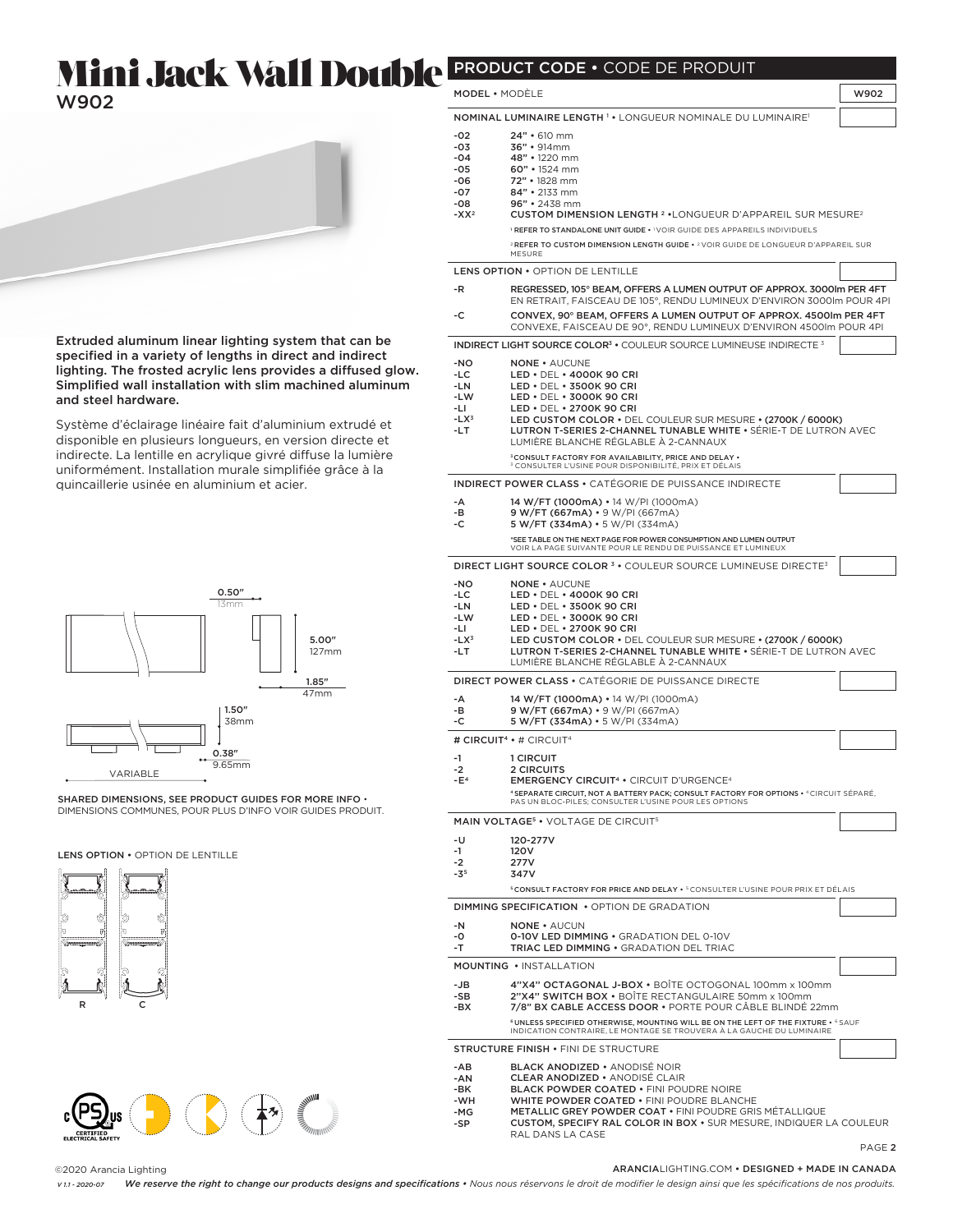### T L Mini Jack Wall Double

W902 STANDALONE UNIT GUIDE • W902 GUIDE DES APPAREIL INDIVIDUELS

**ARANCIA** 



|      | <b>LENGTHS</b><br>LONGUEURS       |                                                                        |                                                             | <b>LIGHT SOURCES</b><br>SOURCES LUMINEUSES      |              | <b>ELECTRICAL POWER CLASS1</b><br>CATÉGORIE DE PUISSANCE ÉLECTRIQUE <sup>1</sup> |                                          |                       |                                              |                       |                       |                       |                       |
|------|-----------------------------------|------------------------------------------------------------------------|-------------------------------------------------------------|-------------------------------------------------|--------------|----------------------------------------------------------------------------------|------------------------------------------|-----------------------|----------------------------------------------|-----------------------|-----------------------|-----------------------|-----------------------|
| CODE | T.<br><b>OVERALL</b><br>HORS TOUT | E.<br><b>ENDCAP</b><br><b>THICKNESS</b><br>ÉPAISSEUR<br><b>EMBOUTS</b> | L<br><b>LIT SECTION</b><br><b>SECTION</b><br><b>ALLUMÉE</b> | s<br><b>MOUNTING POINTS</b><br>POINTS D'ANCRAGE | CODE         | <b>CCT</b><br><b>CRI</b><br><b>TCC</b><br>IRC                                    | <b>DIRECT LIGHT</b><br>ÉCLAIRAGE DIRECTE |                       | <b>INDIRECT LIGHT</b><br>ÉCLAIRAGE INDIRECTE |                       |                       |                       |                       |
|      |                                   |                                                                        |                                                             |                                                 |              |                                                                                  |                                          | A                     | B                                            | $\mathsf{C}$          | A                     | B                     | $\mathsf{C}$          |
| $-2$ | 24.6"<br>626mm                    |                                                                        | 23.8"<br>604mm                                              | 11.8"<br>300mm                                  | LC           | 4000K                                                                            | 90                                       | 28W<br>1424 lm        | <b>18W</b><br>940 lm                         | 10W<br>470 lm         | <b>28W</b><br>2220 lm | 19W<br>1465 lm        | 10W<br>730 lm         |
|      |                                   |                                                                        |                                                             |                                                 | LN           | 3500K                                                                            |                                          |                       |                                              |                       |                       |                       |                       |
|      |                                   |                                                                        |                                                             |                                                 | LW           | 3000K                                                                            |                                          |                       |                                              |                       |                       |                       |                       |
|      |                                   |                                                                        |                                                             |                                                 | $\mathsf{L}$ | 2700K                                                                            |                                          |                       |                                              |                       |                       |                       |                       |
|      |                                   | 0.38"<br>9.50mm                                                        | 35.6"<br>905mm                                              | 23.6"<br>600m                                   | LC           | 4000K                                                                            | 90                                       | 42W<br>2135 lm        | 28W<br>1400 lm                               | 14W<br>700 lm         | 42W<br>3330 lm        | <b>28W</b><br>2200 lm | 14W<br>1100 lm        |
| -3   | 36.5"<br>926mm                    |                                                                        |                                                             |                                                 | LN           | 3500K                                                                            |                                          |                       |                                              |                       |                       |                       |                       |
|      |                                   |                                                                        |                                                             |                                                 | LW           | 3000K                                                                            |                                          |                       |                                              |                       |                       |                       |                       |
|      |                                   |                                                                        |                                                             |                                                 | LI           | 2700K                                                                            |                                          |                       |                                              |                       |                       |                       |                       |
| $-4$ | 48.4"<br>1229mm                   |                                                                        | 47.5"<br>1207mm                                             | 35.5"<br>902mm                                  | LC           | 4000K                                                                            | 90                                       | 56W<br>2850 lm        | 34W<br>1880 lm                               | 19W<br>940 lm         | 56W<br>4440 lm        | 34W<br>2930 lm        | 19W<br>1465 lm        |
|      |                                   |                                                                        |                                                             |                                                 | LN           | 3500K                                                                            |                                          |                       |                                              |                       |                       |                       |                       |
|      |                                   |                                                                        |                                                             |                                                 | LW           | 3000K                                                                            |                                          |                       |                                              |                       |                       |                       |                       |
|      |                                   |                                                                        |                                                             |                                                 | LI.          | 2700K                                                                            |                                          |                       |                                              |                       |                       |                       |                       |
|      | 60.3"<br>1532mm                   |                                                                        | 59.5"<br>1510mm                                             | 47.5"<br>1205mm                                 | LC           | 4000K                                                                            | 90                                       | <b>70W</b><br>3560 lm | 46W<br>3875 lm                               | 23W<br>1175 lm        | <b>70W</b><br>5550 lm | 46W<br>3660 lm        | 23W<br>1830 lm        |
| $-5$ |                                   |                                                                        |                                                             |                                                 | LN           | 3500K                                                                            |                                          |                       |                                              |                       |                       |                       |                       |
|      |                                   |                                                                        |                                                             |                                                 | LW           | 3000K                                                                            |                                          |                       |                                              |                       |                       |                       |                       |
|      |                                   |                                                                        |                                                             |                                                 | П            | 2700K                                                                            |                                          |                       |                                              |                       |                       |                       |                       |
|      | 72.2"<br>1833mm                   |                                                                        | 71.3"<br>1812mm                                             | 59.3"<br><b>1508mm</b>                          | LC           | 4000K                                                                            | 90                                       | 84W<br>4270 lm        | 56W<br>2820 lm                               | <b>28W</b><br>1410 lm | 84W<br>6660 lm        | 56W<br>4400 lm        | <b>28W</b><br>2200 lm |
|      |                                   |                                                                        |                                                             |                                                 | LN           | 3500K                                                                            |                                          |                       |                                              |                       |                       |                       |                       |
| $-6$ |                                   |                                                                        |                                                             |                                                 | LW           | 3000K                                                                            |                                          |                       |                                              |                       |                       |                       |                       |
|      |                                   |                                                                        |                                                             |                                                 | LI.          | 2700K                                                                            |                                          |                       |                                              |                       |                       |                       |                       |
| $-7$ | 84.1"<br>2135mm                   |                                                                        | 83.2"<br>2114mm                                             | 71.2"<br>1810mm                                 | LC           | 4000K                                                                            | 90                                       | 96W<br>4980 lm        | 64W<br>3285 lm                               | 32W<br>1640 lm        | 96W<br>7770 lm        | 64W<br>5180 lm        | 32W<br>2590 lm        |
|      |                                   |                                                                        |                                                             |                                                 | LN           | 3500K                                                                            |                                          |                       |                                              |                       |                       |                       |                       |
|      |                                   |                                                                        |                                                             |                                                 | LW           | 3000K                                                                            |                                          |                       |                                              |                       |                       |                       |                       |
|      |                                   |                                                                        |                                                             |                                                 | LI           | 2700K                                                                            |                                          |                       |                                              |                       |                       |                       |                       |
| -8   | 96"<br>2437mm                     |                                                                        | 95.1"<br>2415mm                                             | 83.1"<br>2111mm                                 | LC           | 4000K                                                                            | 90                                       | 110W<br>5690 lm       | 72W<br>3755 lm                               | 36W<br>1875 lm        | 110W<br>8880 lm       | 72W<br>5920 lm        | 36W<br>2960 lm        |
|      |                                   |                                                                        |                                                             |                                                 | LN           | 3500K                                                                            |                                          |                       |                                              |                       |                       |                       |                       |
|      |                                   |                                                                        |                                                             |                                                 | LW           | 3000K                                                                            |                                          |                       |                                              |                       |                       |                       |                       |
|      |                                   |                                                                        |                                                             |                                                 | LI           | 2700K                                                                            |                                          |                       |                                              |                       |                       |                       |                       |

LUMEN OUTPUT AND WATTAGE CALCULATED WITH REGRESSED LENS AND STANDARD POWER CLASS •

RENDU LUMINEUX ET WATTAGE EN CALCULÉS AVEC LENTILLE EN RETRAIT ET SORTIE LUMEN STANDARD

1 POWER OUTPUT IS BASED ON 0-10V DRIVER

1 LA PUISSANCE ÉLECTRIQUE EST CALCULÉ AVEC UNE PILOTE 0-10V

©2020 Arancia Lighting

ARANCIALIGHTING.COM • DESIGNED + MADE IN CANADA

PAGE 3

*We reserve the right to change our products designs and specifications • Nous nous réservons le droit de modifier le design ainsi que les spécifications de nos produits. V 1.1 - 2020-07*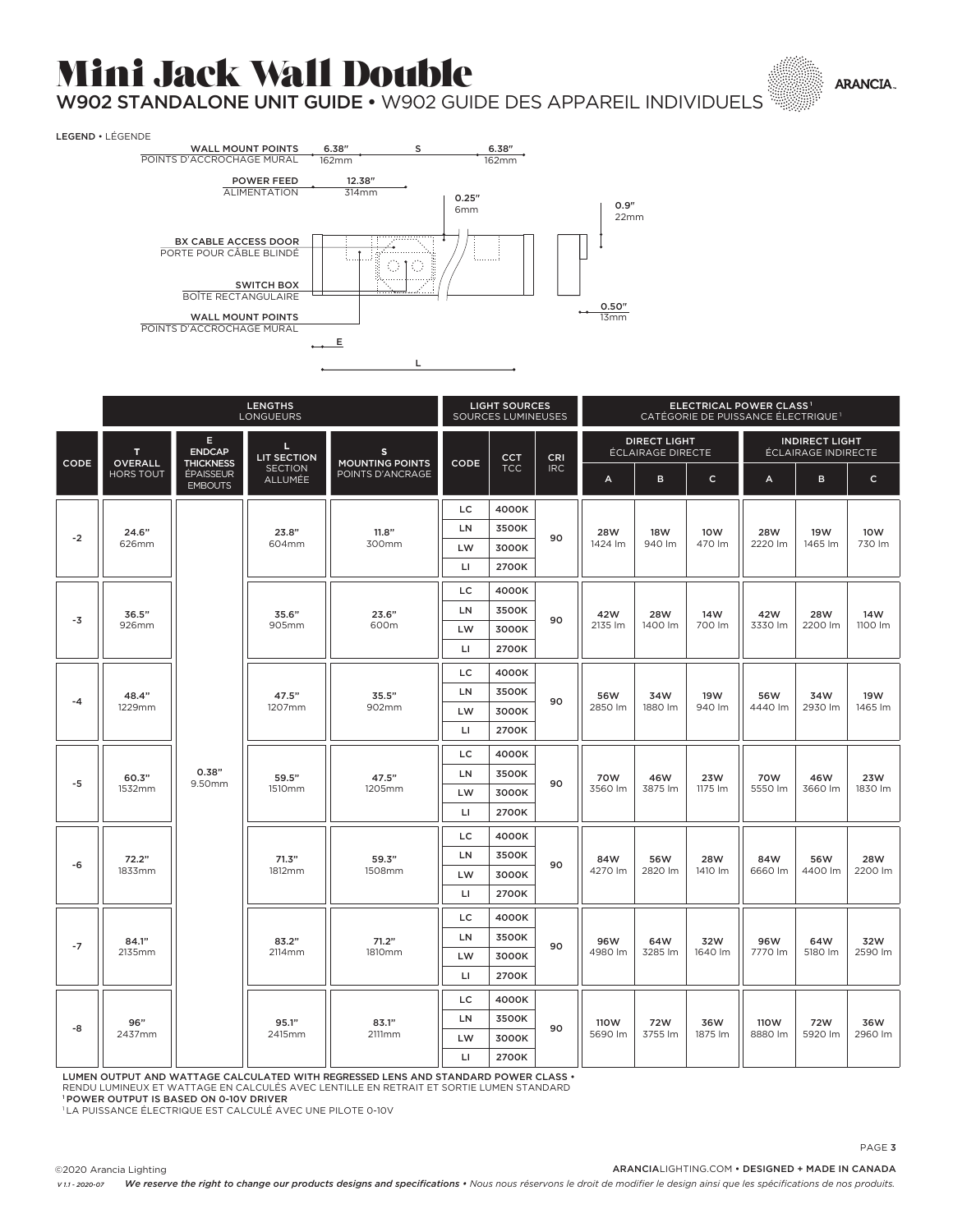### Mini Jack Wall Double W902 SYSTEM GUIDE • W902 GUIDE DE SYSTÈMES



MINI JACK LINEAR SYSTEMS ARE MADE OF SEVERAL UNITS PUT TOGETHER, ONE AFTER ANOTHER. TABLE BELOW SHOWS COMPOSITION OF SYSTEMS FROM 9 FEET TO 48 FEET. COMPOSITIONS ARE MADE SO SYSTEMS APPEAR TO BE AS MOST UNIFORM AS POSSIBLE. MINI JACK DOUBLE OFFERS A CONTINUOUS LENS FOR DIRECT LIGHT SOURCE, SO LIGHT APPEARS TO BE A SINGLE CONTINUOUS LINE, NO MATTER HOW LONG YOUR SYSTEM IS.

• LES SYSTÈMES LINÉAIRES MINI JACK SONT COMPOSÉS DE PLUSIEURS UNITÉS, MISES ENSEMBLE LES UNES À LA SUITE DES AUTRES. LE TABLEAU CI-DESSOUS MONTRE LA COMPOSITION DES SYSTÈMES ALLANT DE 9 PIEDS À 48 PIEDS. LES COMPOSITIONS SONT FAITES DE SORTE QUE LES SYSTÈMES APPARAISSENT LE PLUS UNIFORME POSSIBLE. LE MINI JACK DOUBLE OFFRE UNE LENTILLE CONTINUE POUR LA SOURCE D'ÉCLAIRAGE DIRECTE, CECI PERMET À LA LUMIÈRE D'APPARAÎTRE COMME UNE SIMPLE LIGNE CONTINUE, PEU IMPORTE LA LONGUEUR DE VOTRE SYSTÈME.

TO GET SUSPENSION DISTANCES FOR EACH UNITS OF A SYSTEM, REFER TO STANDALONE TABLE (SEE PREVIOUS PAGE) AND ADD SUSPENSION DISTANCES ACCORDINGLY TO YOUR SYSTEM COMPOSITION. EXAMPLE: DEPICTED SYSTEM IS A 20 FEET MADE OF 7'+6'+7', SUSPENSION DISTANCE WILL BE: 83.7"+71.9"+83.7" •

POUR OBTENIR LES DISTANCES DE SUSPENSION DE CHAQUE UNITÉS D'UN SYSTÈME, SE RÉFÉRER AU TABLEAU DES UNITÉS INDIVIDUELLES (VOIR PAGE PRÉCÉDENTE) ET ADDITIONNER LES DISTANCES DU SUSPENSION SELON LA COMPOSITION DU SYSTÈME.

EXEMPLE: LE SYSTÈME ILLUSTRÉ EST UN 20 PIEDS, FAIT DE 7'+6'+7', LES DISTANCES DE SUSPENSIONS VONT ÊTRE: 83.7"+71.9"+83.7".



CONTINUOUS LENS • LENTILLE CONTINUE

#### MINI JACK DOUBLE SYSTEM CONFIGURATION TABLE • TABLEAU DE CONFIGURATION MINI JACK DOUBLE

| NOMINAL LENGTH .<br>LONGUEUR NOMINALE | <b>SYSTEM COMPOSITION .</b><br>COMPOSITION DU SYSTÈME | REAL TOTAL LENGTH .<br>LONGUEUR TOTAL RÉELLE | NOMINAL LENGTH .<br>LONGUEUR NOMINALE | <b>SYSTEM COMPOSITION •</b><br>COMPOSITION DU SYSTÈME | REAL TOTAL LENGTH .<br>LONGUEUR TOTAL RÉELLE |  |  |  |  |  |
|---------------------------------------|-------------------------------------------------------|----------------------------------------------|---------------------------------------|-------------------------------------------------------|----------------------------------------------|--|--|--|--|--|
| 9'                                    | $4 + 5$                                               | $9' - 5/8"$                                  | 29'                                   | $7 + 7 + 7 + 8$                                       | 28'-11 3/8"                                  |  |  |  |  |  |
| 10 <sup>1</sup>                       | $5 + 5$                                               | $10'-1/2"$                                   | 30'                                   | $8 + 7 + 8 + 7$                                       | 29'-11 1/4"                                  |  |  |  |  |  |
| 11'                                   | $5+6$                                                 | $11'-3/8"$                                   | 31'                                   | $8 + 8 + 8 + 7$                                       | 30'-11 1/8"                                  |  |  |  |  |  |
| 12"                                   | $6 + 6$                                               | $12'-1/4"$                                   | 32'                                   | $8 + 8 + 8 + 8$                                       | $31' - 11''$                                 |  |  |  |  |  |
| 13'                                   | $6 + 7$                                               | $13'-1/8"$                                   | 33'                                   | $6 + 7 + 7 + 7 + 6$                                   | 32'-10 3/8"                                  |  |  |  |  |  |
| 14'                                   | $7 + 7$                                               | $14' - 1/8"$                                 | 34'                                   | $7 + 7 + 7 + 7 + 6$                                   | 33'-11 3/8"                                  |  |  |  |  |  |
| 15'                                   | $7 + 8$                                               | 15'                                          | 35'                                   | $7 + 7 + 7 + 7 + 7$                                   | 34'-11" 1/4                                  |  |  |  |  |  |
| 16'                                   | $8 + 8$                                               | 15'-11 7/8"                                  | 36'                                   | $7 + 7 + 8 + 7 + 7$                                   | 35'-11 1/8"                                  |  |  |  |  |  |
| 17'                                   | $5 + 7 + 5$                                           | $17' - 1/4"$                                 | 37'                                   | $8 + 7 + 7 + 7 + 8$                                   | 36'-11"                                      |  |  |  |  |  |
| 18'                                   | $6 + 6 + 6$                                           | $18' - 1/8"$                                 | 38'                                   | $8 + 7 + 8 + 7 + 8$                                   | 37'-10 7/8"                                  |  |  |  |  |  |
| 19'                                   | $6 + 7 + 6$                                           | 19'                                          | 39'                                   | $8 + 8 + 8 + 8 + 7$                                   | 38'-10 3/4"                                  |  |  |  |  |  |
| 20'                                   | $7 + 6 + 7$                                           | 19'-11 7/8"                                  | 40'                                   | $8 + 8 + 8 + 8 + 8$                                   | 39'-10 5/8"                                  |  |  |  |  |  |
| 21'                                   | $7 + 7 + 7$                                           | 20'-11 3/4"                                  | 41'                                   | $7 + 7 + 7 + 7 + 7 + 6$                               | 40'-11"                                      |  |  |  |  |  |
| 22"                                   | $7 + 8 + 7$                                           | $21' - 115/8"$                               | 42"                                   | $7 + 7 + 7 + 7 + 7 + 7$                               | 41'-11"                                      |  |  |  |  |  |
| 23'                                   | $8 + 7 + 8$                                           | 22'-11 1/2"                                  | 43'                                   | $7 + 7 + 7 + 7 + 7 + 8$                               | 42'-10 7/8"                                  |  |  |  |  |  |
| 24'                                   | $8 + 8 + 8$                                           | 23'-11 3/8"                                  | 44'                                   | $8 + 7 + 7 + 7 + 7 + 8$                               | 43'-10 3/4"                                  |  |  |  |  |  |
| 25'                                   | $6 + 6 + 6 + 7$                                       | 24'-11 3/4"                                  | 45'                                   | $8 + 8 + 8 + 7 + 7 + 7$                               | 44'-10 5/8"                                  |  |  |  |  |  |
| 26'                                   | $6 + 7 + 7 + 6$                                       | 25'-11 3/4"                                  | 46'                                   | $8 + 8 + 7 + 7 + 8 + 8$                               | 45'-10 1/2"                                  |  |  |  |  |  |
| 27"                                   | $7 + 7 + 7 + 6$                                       | 26'-11 5/8"                                  | 47'                                   | $8 + 8 + 8 + 8 + 8 + 7$                               | 46'-10 3/8"                                  |  |  |  |  |  |
| 28'                                   | $7 + 7 + 7 + 7$                                       | 27'-11 1/2"                                  | 48'                                   | $8 + 8 + 8 + 8 + 8 + 8$                               | 47'-10 1/4"                                  |  |  |  |  |  |

ARANCIALIGHTING.COM • DESIGNED + MADE IN CANADA ©2020 Arancia Lighting

*We reserve the right to change our products designs and specifications • Nous nous réservons le droit de modifier le design ainsi que les spécifications de nos produits. V 1.1 - 2020-07*